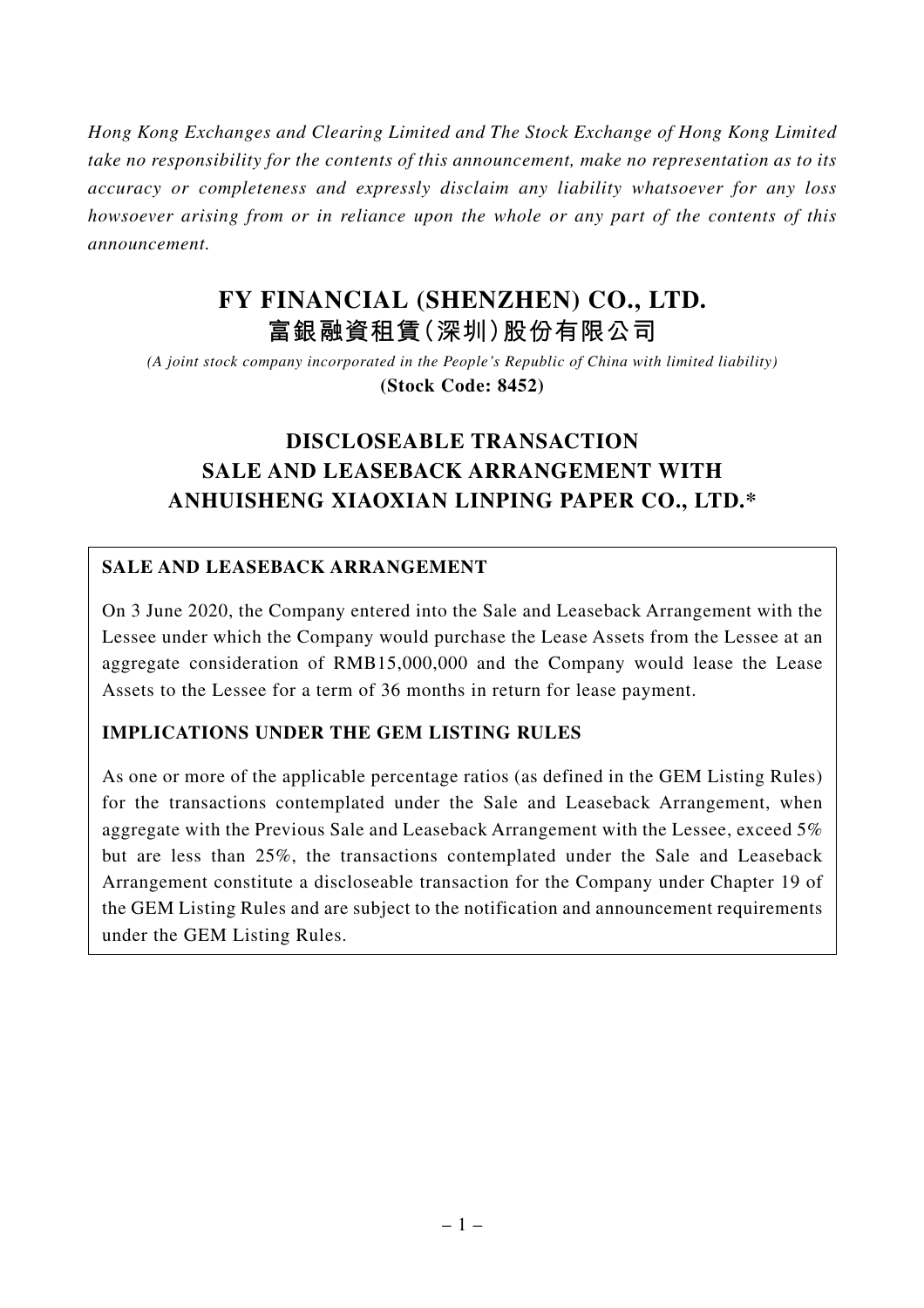### **SALE AND LEASEBACK ARRANGEMENT**

On 3 June 2020, the Company entered into the Sale and Leaseback Arrangement which comprises:

- (i) the Asset Transfer Agreement pursuant to which the Company has agreed to purchase the Lease Assets at an aggregate consideration of RMB15,000,000; and
- (ii) the Lease Agreement pursuant to which the Company has agreed to lease the Lease Assets back to the Lessee at a monthly rental payment of RMB475,000 for a term of 36 months.

The principal terms and conditions of the Asset Transfer Agreement and the Lease Agreement are summarised as follows:

### **(1) ASSET TRANSFER AGREEMENT**

| <b>Parties:</b>                                    | The Company (as purchaser)                                                                                                                                                                                                                                                                                               |
|----------------------------------------------------|--------------------------------------------------------------------------------------------------------------------------------------------------------------------------------------------------------------------------------------------------------------------------------------------------------------------------|
|                                                    | The Lessee (as seller)                                                                                                                                                                                                                                                                                                   |
| <b>Assets involved:</b>                            | A total of 20 units of paper manufacturing facilities,<br>equipment and systems.                                                                                                                                                                                                                                         |
| Purchase price:                                    | The purchase price payable for the Lease Assets under<br>the Asset Transfer Agreement is RMB15,000,000.                                                                                                                                                                                                                  |
| <b>Basis of determining</b><br>the purchase price: | The purchase price was determined after arm-length<br>negotiations between the Company and the Lessee<br>with reference to, among others, the original purchase<br>price, the general condition, the carrying value of the<br>Leased Assets in the books of the Lessee and the<br>second-hand value of the Lease Assets. |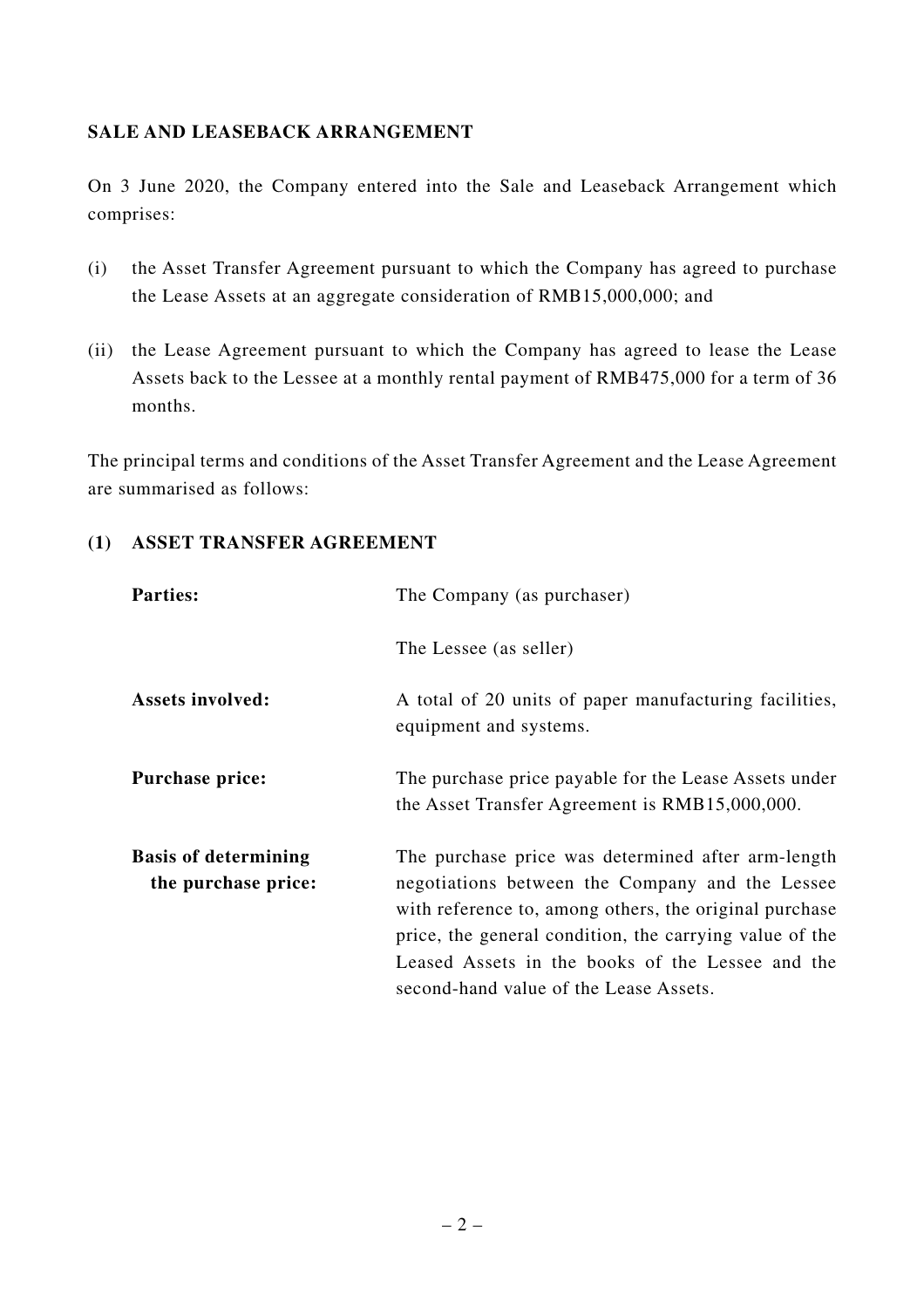**Payment of the purchase price:**

Subject to fulfillment of certain conditions precedent including, among others, the receipt of the following documents by the Company from the Lessee:

- (i) the original receipt of the Lease Assets and a copy stamped with the company chop of the Lessee;
- (ii) an original payment advice stamped with the company chop of the Lessee and a receipt issued by the Lessee bearing the purchase price of the Leased Assets pursuant to the Asset Transfer Agreement and the Asset Transfer Agreement number;
- (iii) an original list of the Lease Assets and a written confirmation on the receipt of the Lease Assets by the Lessee, both stamped with the company chop of the Lessee; and
- (iv) photos showing each of the Leased Assets with the serial number confirming that all Lease Assets have been received by the Lessee,

the Company shall make a cash payment of RMB13,500,000, being the purchase price of RMB15,000,000 netting off with the security deposit of RMB1,500,000 required under the Lease Agreement, within 10 Business Days upon all the conditions precedent being fulfilled.

The entire sum of the purchase price payable by the Company under the Asset Transfer Agreement will be satisfied by the Company through its internal resources.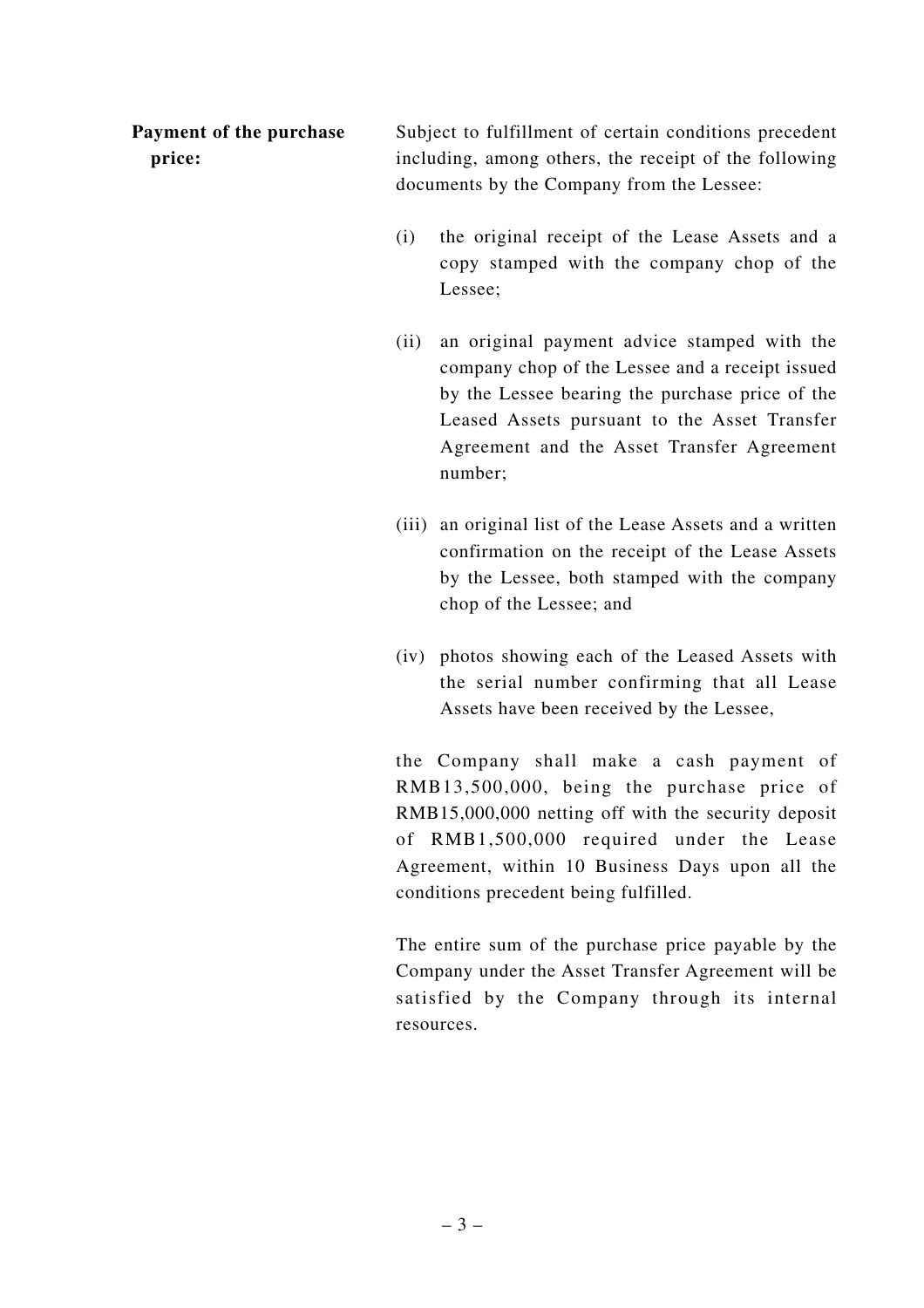|     | <b>Ownership of the Lease</b><br>Assets: | The ownership of the Lease Assets shall be transferred<br>to the Company on an "as-is" basis upon the full<br>payment or the first payment (if more than one<br>payment) made by the Company pursuant to the Asset<br>Transfer Agreement.                                                                                                      |
|-----|------------------------------------------|------------------------------------------------------------------------------------------------------------------------------------------------------------------------------------------------------------------------------------------------------------------------------------------------------------------------------------------------|
| (2) | <b>LEASE AGREEMENT</b>                   |                                                                                                                                                                                                                                                                                                                                                |
|     | <b>Parties:</b>                          | The Company (as lessor)                                                                                                                                                                                                                                                                                                                        |
|     |                                          | The Lessee (as lessee)                                                                                                                                                                                                                                                                                                                         |
|     | <b>Subject asset and lease</b><br>term:  | The Lease Assets purchased under the Asset Transfer<br>Agreement shall be leased by the Company to the<br>Lessee for a term of 36 months commencing from the<br>date of the full payment or the first payment (if more<br>than one payment) of the purchase price by the<br>Company to the Lessee pursuant to the Asset Transfer<br>Agreement. |
|     | <b>Conditions precedent:</b>             | The Lease Agreement shall be conditional upon the<br>signing of the Asset Transfer Agreement, the taking<br>effect of the guarantee agreements and the security<br>agreements referred to therein, and the receipt of the<br>insurance premium by the Company.                                                                                 |
|     | Lease payment:                           | The lease payment under the Lease Agreement shall be<br>paid in cash by the Lessee on a monthly basis over the<br>36 months term in the amount of RMB475,000 per<br>instalment.                                                                                                                                                                |
|     |                                          | The lease payment has been agreed after arm's length<br>negotiations between the Company and the Lessee<br>with reference to the purchase costs of the Lease<br>Assets by the Company, the creditability of the Lessee<br>and the prevailing market interest rate for similar lease<br>arrangement.                                            |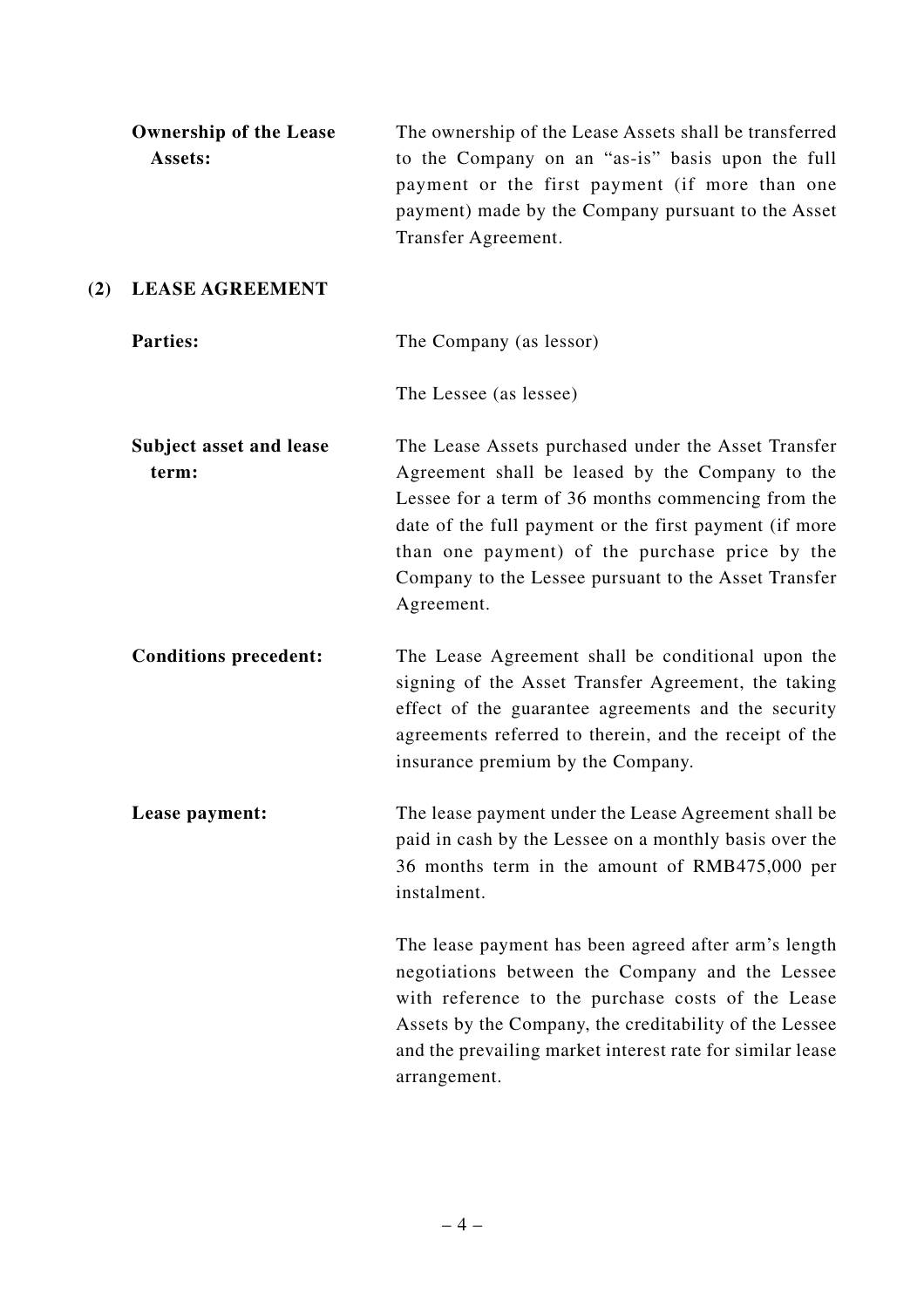| <b>Security deposit:</b>                                                       | A security deposit of RMB1,500,000 shall be paid by<br>the Lessee to the Company to guarantee the<br>obligations of the Lessee under the Lease Agreement.                                                                                                                                                                                                                                                                                                                                                                                                                                                                                     |
|--------------------------------------------------------------------------------|-----------------------------------------------------------------------------------------------------------------------------------------------------------------------------------------------------------------------------------------------------------------------------------------------------------------------------------------------------------------------------------------------------------------------------------------------------------------------------------------------------------------------------------------------------------------------------------------------------------------------------------------------|
| Insurance premium:                                                             | An insurance premium of RMB45,000 shall be paid by<br>the Lessee to the Company whereby the Company shall<br>arrange insurance to cover the Lease Assets within 10<br>Business Days after the commencement of the lease<br>under the Lease Agreement.                                                                                                                                                                                                                                                                                                                                                                                         |
| <b>Transfer of ownership of</b><br>the Lease Assets after<br>the end of lease: | At the end of the lease term of the Lease Agreement<br>and subject to the fulfilment of all obligations by the<br>Lessee under the Lease Agreement, the ownership of<br>the Lease Assets will be transferred to the Lessee upon<br>the payment of a nominal consideration of RMB1,000<br>to the Company.                                                                                                                                                                                                                                                                                                                                      |
| Default payment:                                                               | If the Lessee fails to pay any amount of lease payment<br>due or (if any) any other amount or reimburse any<br>expenses paid by the Company on behalf of the Lessee<br>at the request of the Lessee on time and in full, the<br>Lessee shall make default payment in the sum<br>equivalent to the product of (i) the amount of late<br>payment; (ii) a daily default rate of $0.1\%$ ; and (iii) the<br>number of days from the payment due date to the full<br>settlement date.                                                                                                                                                              |
| <b>Events of default:</b>                                                      | The Company may take possession and dispose of the<br>Lease Assets and/or declare that the outstanding lease<br>payment, other amounts payable by the Lessee and the<br>default payment shall be immediately payable by the<br>Lessee and/or take appropriate actions in the<br>occurrence of certain triggering events, including,<br>among others, the failure by the Lessee to pay on time<br>any instalment of the lease payment or any other<br>amount payable by it in full or the failure of the Lessee<br>in performing any duties and obligations under the<br>Lease Agreement.<br>The Lessee shall also compensate the Company with |
|                                                                                | any expenses incurred and losses suffered by the<br>Company as a result of the default by the Lessee.                                                                                                                                                                                                                                                                                                                                                                                                                                                                                                                                         |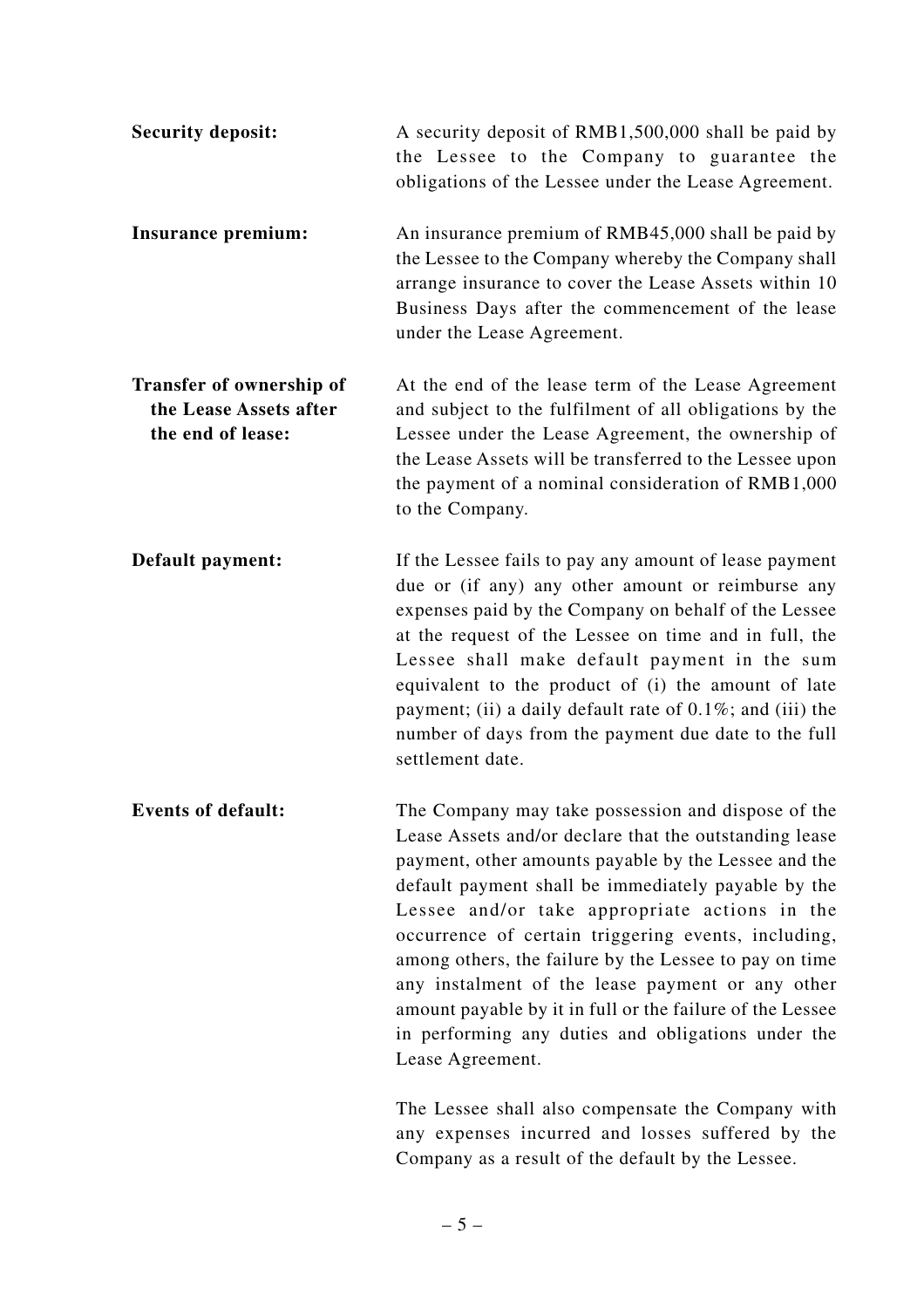## **PREVIOUS SALE AND LEASEBACK ARRANGEMENT**

On 18 April 2019, the Company entered into the Previous Sale and Leaseback Arrangement with the Lessee under which the Company purchased a total of 6 units of paper manufacturing facilities and equipment at an aggregate consideration of RMB15,000,000 and lease back the assets to the Lessee for a term of 36 months with a monthly rental payment of RMB477,500. Except for the subject assets and the payment amount, other key terms of the Previous Sale and Lease Arrangement are substantially the same as that under the Sale and Lease Arrangement.

### **REASONS FOR AND BENEFITS OF THE TRANSACTIONS**

The principal business of the Company is the provision of finance leasing and advisory services to its customers in the PRC.

The entering into of the Sale and Leaseback Arrangement is in the ordinary and usual course of business of the Company and will enable the Company to earn an aggregate income of approximately RMB1,981,132 (exclusive of value-added tax in a total amount of RMB112,140) over the lease term.

Given that the Sale and Leaseback Arrangement is being entered into in the ordinary and usual course of business of the Company and on the normal commercial terms, the Directors are of the view that the terms of the Asset Transfer Agreement and the Lease Agreement are fair and reasonable and are in the interest of the Company and the Shareholders as a whole.

#### **INFORMATION ON THE PARTIES**

#### **The Group**

The Group is principally engaged in the provision of finance leasing, factoring, advisory services and customer referral services and the supply of medical equipment in the PRC.

#### **The Lessee**

The Lessee is a limited liability company established in the PRC and is principally engaged in the manufacturing and sales of paper products in the PRC. To the best of the Directors' knowledge, information and belief and having made all reasonable enquiries, the Lessee and its ultimate beneficial owners are Independent Third Parties. As of the date of this announcement, the Lessee is a wholly-owned subsidiary of Green Paper Material Holdings Co., Limited, a Hong Kong incorporated company) and its ultimate beneficial owner is Mr. Li Jianshe (李建設).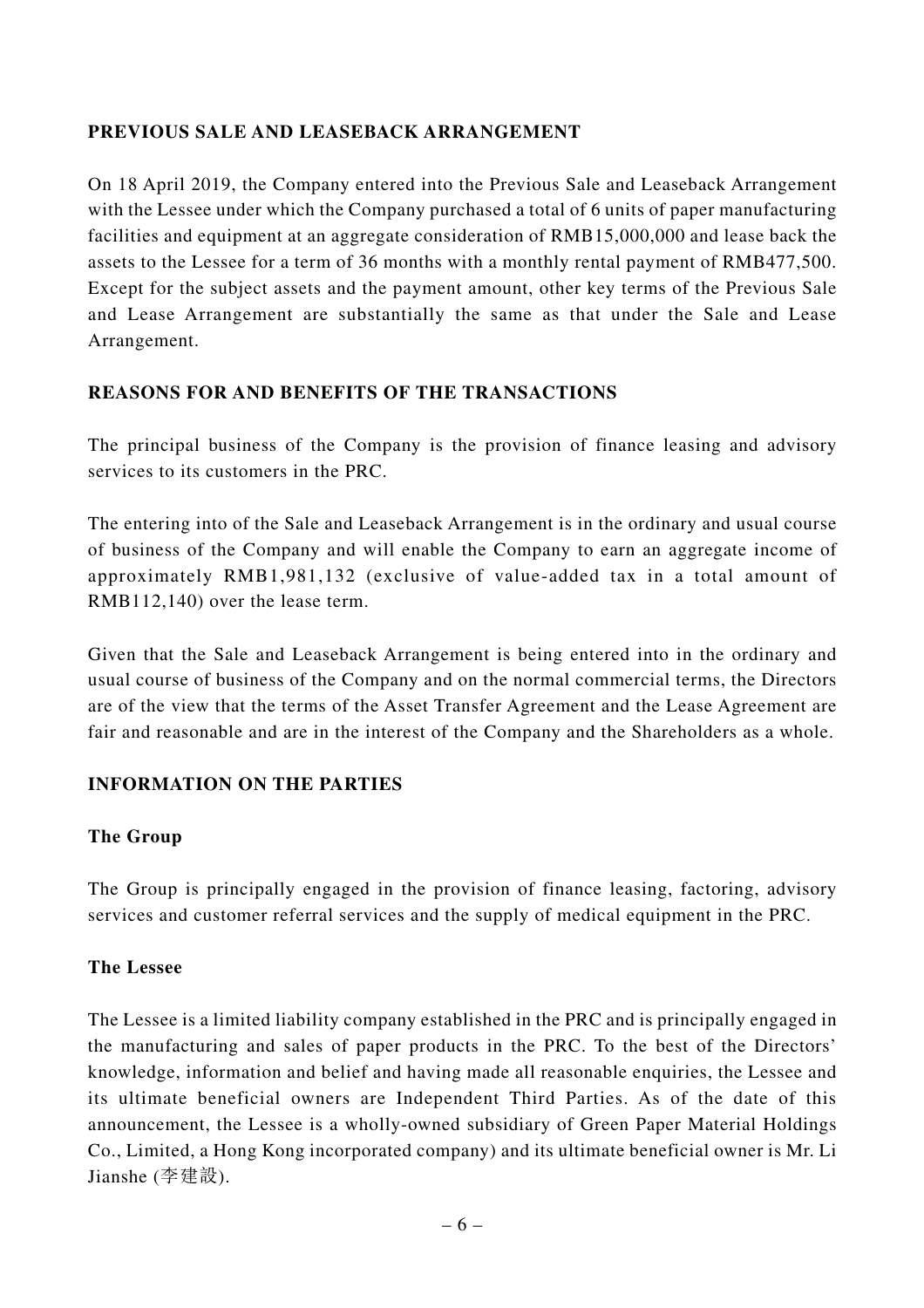### **IMPLICATIONS UNDER THE GEM LISTING RULES**

As one or more of the applicable percentage ratios (as defined in the GEM Listing Rules) for the transactions contemplated under the Sale and Leaseback Arrangement when aggregate with the Previous Sale and Leaseback Arrangement exceed 5% but are less than 25%, the transactions contemplated under the Sale and Leaseback Arrangement constitute a discloseable transaction for the Company under Chapter 19 of the GEM Listing Rules and are subject to the notification and announcement requirements under the GEM Listing Rules.

### **DEFINITIONS**

In this announcement, the following expressions shall, unless the context requires otherwise, have the following meanings:

| "Asset Transfer Agreement" | the asset transfer agreement dated 3 June 2020 between the<br>Company and the Lessee regarding the sale of the Lease<br>Assets by the Lessee;                                         |
|----------------------------|---------------------------------------------------------------------------------------------------------------------------------------------------------------------------------------|
| "Board"                    | the board of Directors;                                                                                                                                                               |
| "Business Day"             | a day (other than a Saturday, Sunday and Public Holiday) on<br>which licensed banks are open for business in the PRC;                                                                 |
| "Company"                  | FY Financial (Shenzhen) Co., Ltd. (富銀融資租賃(深圳)<br>股份有限公司), a joint stock company incorporated in the<br>PRC with limited liability and the H Shares of which are<br>listed on the GEM; |
| "Directors"                | the directors of the Company;                                                                                                                                                         |
| "GEM"                      | the GEM operated by the Stock Exchange;                                                                                                                                               |
| "GEM Listing Rules"        | the Rules Governing the Listing of Securities on GEM of the<br>Stock Exchange as amended, supplemented or otherwise<br>modified from time to time;                                    |
| "Group"                    | the Company and its subsidiaries as at the date of this<br>announcement;                                                                                                              |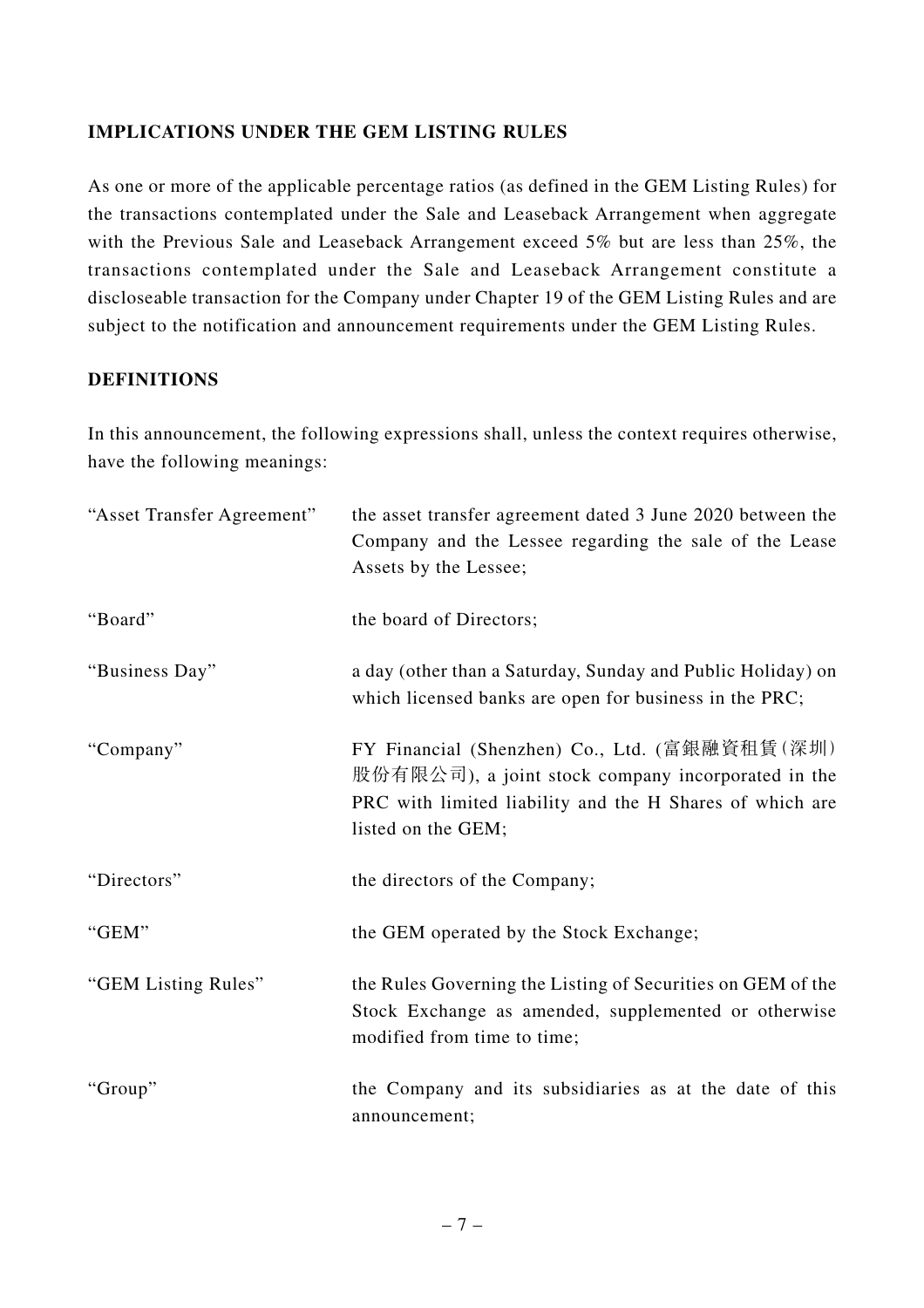| "H Share $(s)$ "                             | the overseas-listed foreign share(s) in the share capital of<br>the Company with a nominal value of RMB1.00 each, which<br>are traded in Hong Kong dollars and are listed on the GEM;                                                                   |
|----------------------------------------------|---------------------------------------------------------------------------------------------------------------------------------------------------------------------------------------------------------------------------------------------------------|
| "HK\$"                                       | the Hong Kong dollar(s), the lawful currency of Hong Kong;                                                                                                                                                                                              |
| "Hong Kong"                                  | the Hong Kong Special Administrative Region of the PRC;                                                                                                                                                                                                 |
| "Independent Third Parties"                  | third parties independent of and not connected with (within<br>the meaning of the GEM Listing Rules) any directors,<br>supervisors, chief executive or substantial shareholders of<br>the Company, its subsidiaries and their respective<br>associates; |
| "Lease Agreement"                            | the lease agreement dated 3 June 2020 entered into between<br>the Company as lessor and the Lessee as lessee in relation to<br>the lease of the Lease Assets to the Lessee;                                                                             |
| "Lease Assets"                               | a total of 20 units of paper manufacturing facilities,<br>equipment and systems as referred to in the Asset Transfer<br>Agreement;                                                                                                                      |
| "Lessee"                                     | Anhuisheng Xiaoxian Linping Paper Company Limited.* (安<br>徽省蕭縣林平紙業有限公司), a limited liability company<br>established in the PRC and the lessee under the Lease<br>Agreement;                                                                             |
| "PRC"                                        | the People's Republic of China, and for the purpose of this<br>announcement only, excluding Hong Kong, the Macao<br>Special Administrative Region of the People's Republic of<br>China and Taiwan;                                                      |
| "Previous Sale and<br>Leaseback Arrangement" | an arrangement involving the purchase of a total of 6 units<br>of paper manufacturing facilities and equipment by the<br>Company and lease back to the Lessee entered into by the<br>Company and the Lessee on 18 April 2019;                           |
| "RMB"                                        | Renminbi, the lawful currency of the PRC;                                                                                                                                                                                                               |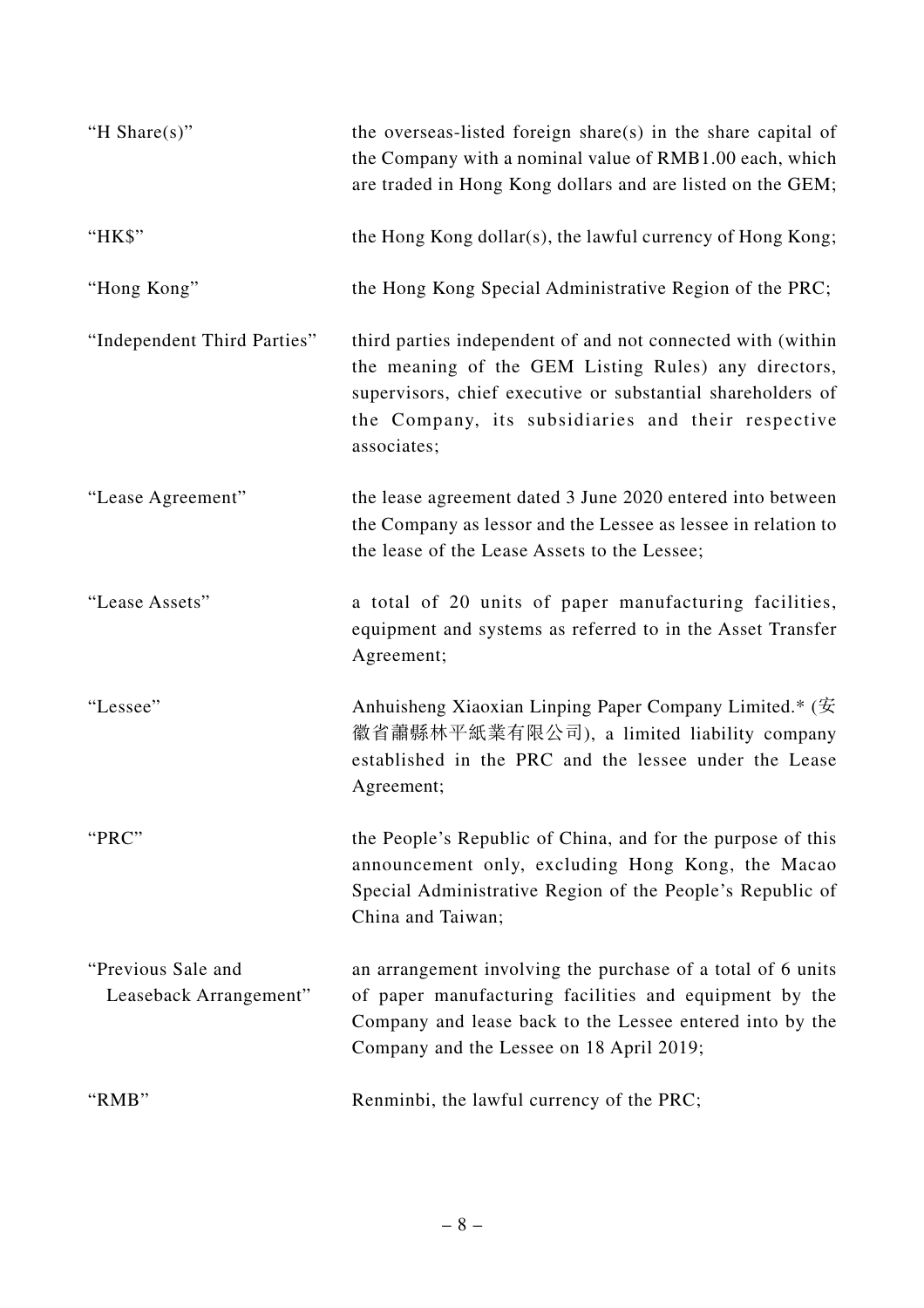| "Sale and Leaseback"<br>Arrangement" | an arrangement involving the sale of the Lease Assets by the<br>Lessee to the Company under the Asset Transfer Agreement<br>and the lease back of the Lease Assets by the Company to<br>the Lessee under the Lease Agreement; |
|--------------------------------------|-------------------------------------------------------------------------------------------------------------------------------------------------------------------------------------------------------------------------------|
| "Shareholders"                       | shareholders of the Company;                                                                                                                                                                                                  |
| "Stock Exchange"                     | The Stock Exchange of Hong Kong Limited; and                                                                                                                                                                                  |
| $\lq\lq q_0$ "                       | per cent.                                                                                                                                                                                                                     |

On behalf of the Board **FY Financial (Shenzhen) Co., Ltd. Mr. Zhuang Wei** *Chairman*

Hong Kong, 3 June 2020

As at the date of this announcement, the Board comprises:

*Executive Directors:* Mr. Li Peng (李鵬) Mr. Weng Jianxing (翁建興) Ms. Wang Ying (王瑩)

*Non-executive Directors:* Mr. Zhuang Wei (莊巍) Mr. Qian Cheng (錢程) Mr. Sun Luran (孫路然)

*Independent non-executive Directors:* Mr. Fung Che Wai Anthony (馮志偉) Mr. Hon Leung (韓亮) Mr. Liu Shengwen (劉升文)